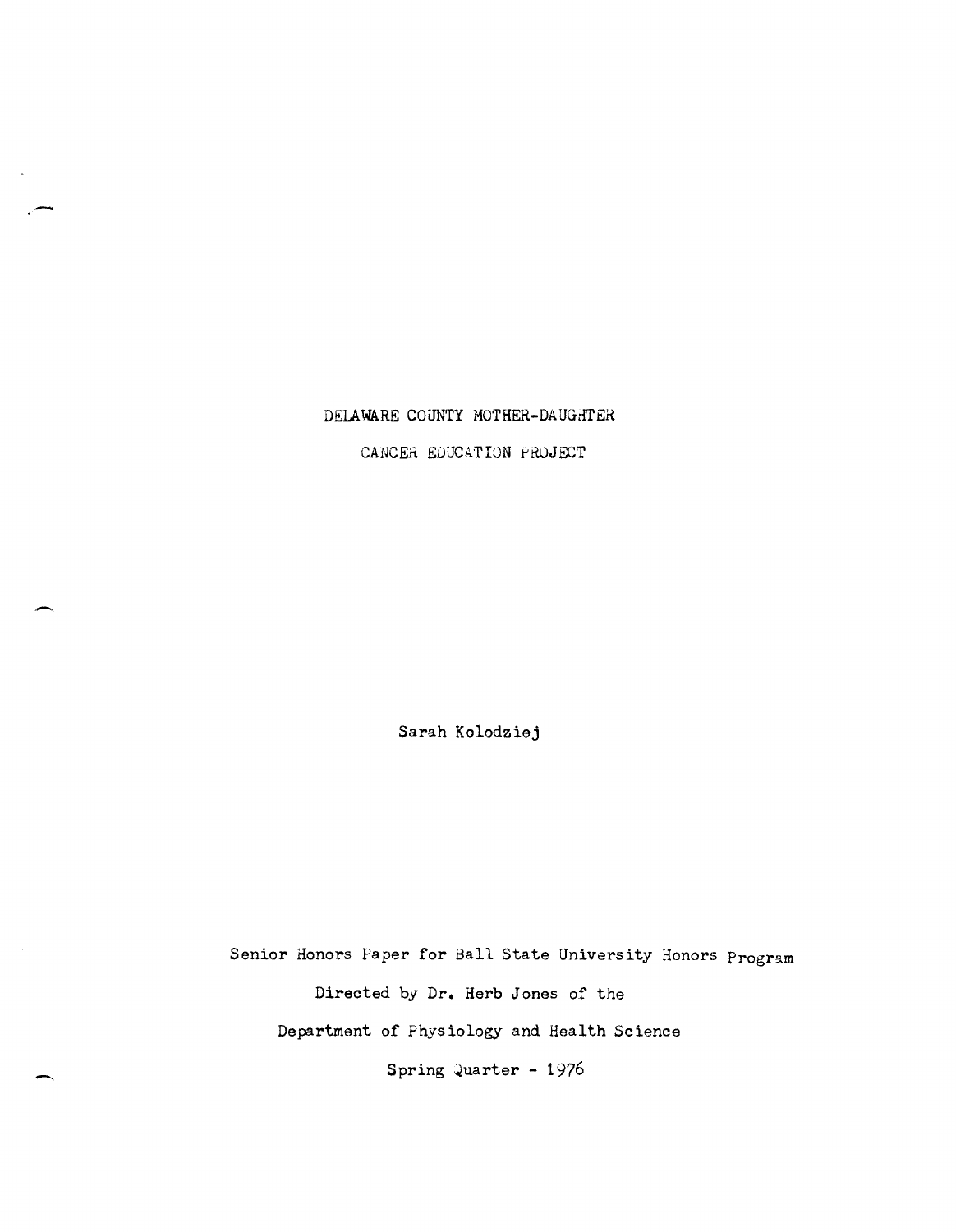$\mathsf{SpG} \mathsf{N}$  .  $1he$   $C$  $\begin{array}{c} 1.5 \\ 248 \\ -71 \end{array}$ I Q-7(.:.  $IK652$ 

#### INTRODUCTION

,-

 $\overline{\phantom{0}}$ 

The Delaware County Mother-Daughter Cancer Education Project was undertaken in cooperation with the American Cancer Society, Delaware County Unit, and the Delaware County Medical Society. Dr. Herb Jones of the Department of Physiology and Health Science, Ball State University, served as project director.

The program was presented in seven high schools in Delaware County during April and May of 1976. The key to the program was early cancer detection. Teehniques for early detection were emphasized in the program. Pre-tests and post-tests were given on the day of each program. A followup study on behavioral changes is planned for the summer of  $1976$  as a final evaluation.

#### Objectives

- 1) To bring girls in the junior and senior classes of high school life-saving information regarding cancer.
- 2) To bring mothers the same life-saving information regarding cancer so they protect themselves. In addition, the joint program will facilitate and enhance the cooperation and communication between mother and daughter relative to cancer.
- 3) To determine if such an educational program has any impact on behavior change two months following the educational presentation.
- $4)$  To increase the level of knowledge in the areas of breast and uterine cancer.
- 5) To impress upon those attending the programs the importance this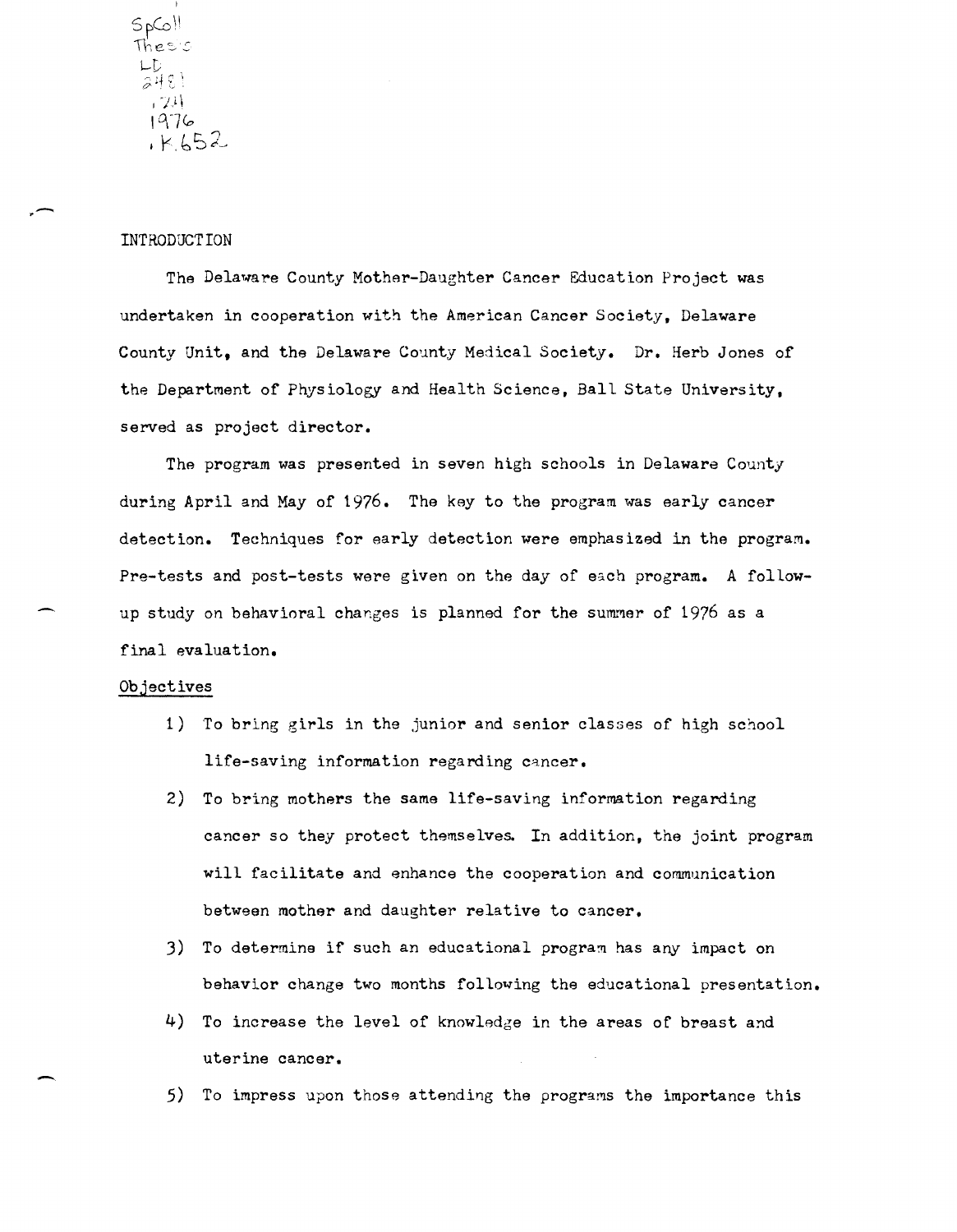information has for them personally, in hopes that they will accept it as an important part of their health care.

6) To increase the number of women who practice monthly BS $E$  and have yearly Pap tests.

#### REVIEW OF LITERATURE

-

The following review of literature served as a basis for this project.

Although many of the major causes of illness and death can be affected by individual behavior, health education is a negliected, under-financed, fragmented activity with few responsible for establishing short or long term goals. Virtually no component of society makes full use of health education. The President's Committee on Health Education, in its report to Congress in 1972. recommended, "That health problems based on behavior--or which can be worsened or bettered primarily through behavior--be identified and made the basic content of health education programs. And that guidelines be developed for each that can be followed by a person alone or with the help of a health adviser." It further recommended. "That extended and intensified health education programs be developed for appropriate groups in every community to focus on health problems which apparently can be prevented, detected early or controlled through individual action."<sup>1</sup> The program addressed itself to each of these recommendations.

Cancer is second to heart disease as a chronic killer. And, unlike heart disease, cancer offers its victim many warning signals of its presence--warning signals which, if heeded through prompt treatment, can lead to a remission and/or cure of the malignancy. Research is making significant advances in developing treatments for cancer of specific site areas, but a generalized cure is not imminent. But the opportunity for saving a great many more lives from the disease is present in public education. It is estimated that one third more lives could be saved from cancer each year, if the victims only knew the disease's warning signals and sought prompt medical attention when a signal appeared. This would allow current treatment modalities to be effective. (American Cancer Society, 1974 Cancer Facts and Figures)

A review of the literature dealing with the value of educational programs in cancer prevention might be useful in understanding the educational parameters of this project. Experience suggests that the most effective health education programs are those that present "new" information rather than those which directly contradict existing health beliefs.<sup>2</sup> It is a challenge to present health education messages in a manner which skirts existing misconceptions- allowing the listener to absorb new information without confronting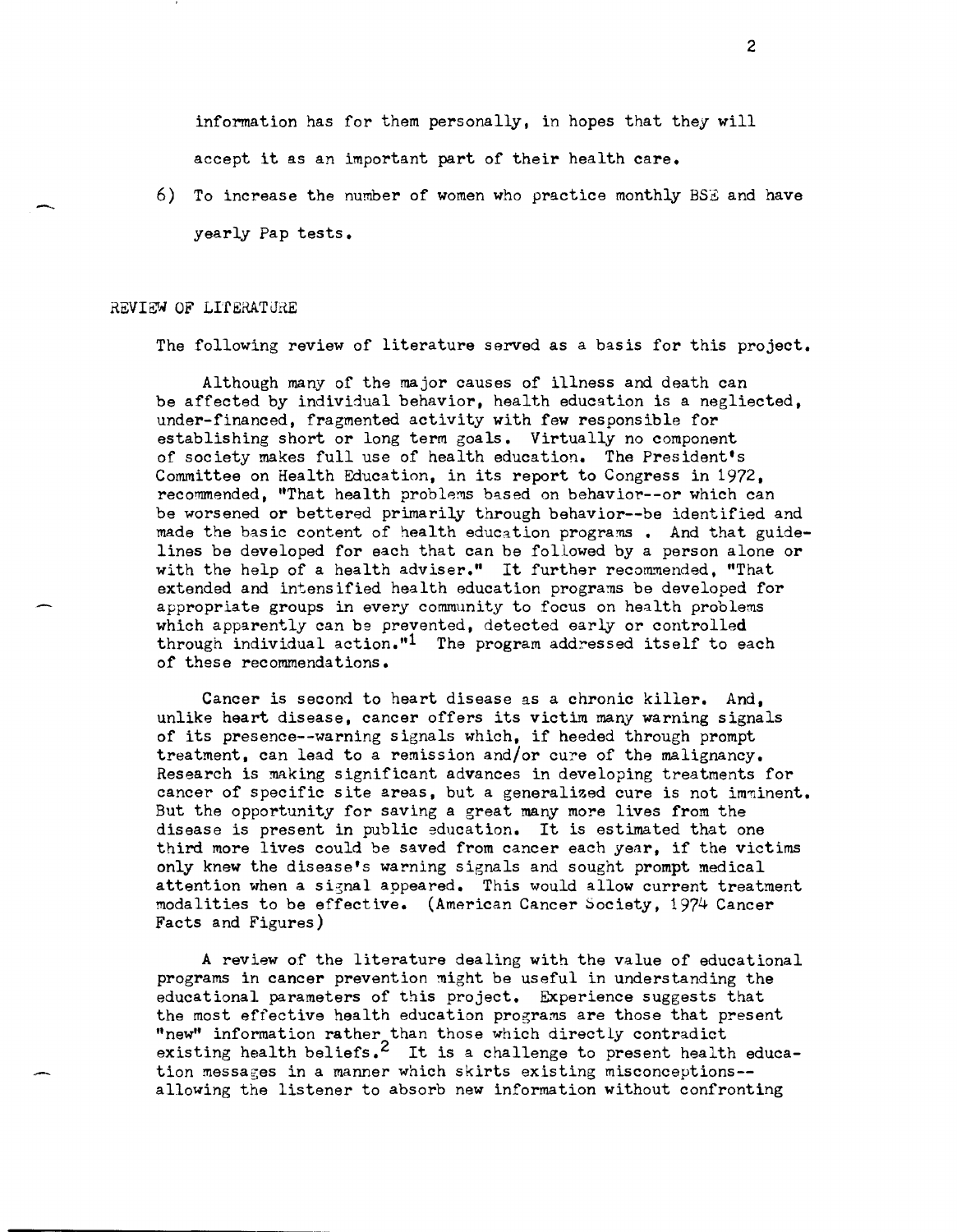pre-existing attitudes and values. Health behavior that is habituated is no longer subject to free choice or intellectual control to the same extent as is the kind of health behavior involved in choosing whether to have voluntary examinations, such as cancer detection tests.

A brief look at what the American public knows and does about cancer seems necessary. A 1971 survey by the Gallup organization, under the auspices of the American Cancer Society, indicated that there was a modest gain in the percentage of those people who ever went for a complete physical examination although they were feeling well: from 55 percent in 1961, to 57 percent in 1963, to 62 percent in 1970. There was also a sizeable gain in the percentage of those who have heard of the various cancer detection tests. Ninety percent of Americans interviewed in the nationwide sample had heard of the Pap test, but only 53 percent of these women had ever had the test. These figures, of course, indicated lack of action by many of the women who knew of the test. About one out of two women surveyed had performed breast self examination (BSE) at some time and  $34$  percent had done it in the past year. Most of those who had ever done it, continued to do so in the past year, indicating that when a woman is persuaded to try BSE once, she will most likely continue the practice.<sup>3</sup> Each of these studies concerned themselves with "older" females. A case could be made for working with younger women in that habits established earlier in life are more likely to be carried on throughout a lifetime. The information could be interpreted to suggest that there is a greater likelihood of having cancer detection tests performed regularly if they are of the self-administered variety. Further this project has the added advantage of having at least two women in the same household to afford encouragement for each other in these life-saving practices.

Where a program requires voluntary participation, information about people's beliefs concerning the issue in question is essential. This project will be based on the results of previous work conducted for the American Cancer Society. These studies, most notably the Public Opinion Surveys About Cancer conducted in 1966 and 1970, posed the following questions:  $1)$  what have people learned about cancer? 2) have positive attitudes been developed? 3) are individuals taking the action recommended? In essence, the results indicated that there were modest gains in the number of checkups including cancer detection tests people were having. There were sizable gains in knowledge about cancer and specific tests, but a slowdown in the rate of increase in having the tests administered. Physicians were found to be the most frequent source of health education (a part of t~is project) and that indifference was the main reason individuals did not take action to protect themselves from cancer. The Delaware County project included the mother-daughter interaction to help overcome this indifference--each acting as a motivator of the other.

Throughout the world there has been an increasing realization in recent years that education of the public about gancer is an essential element of cancer prevention and control. But at the same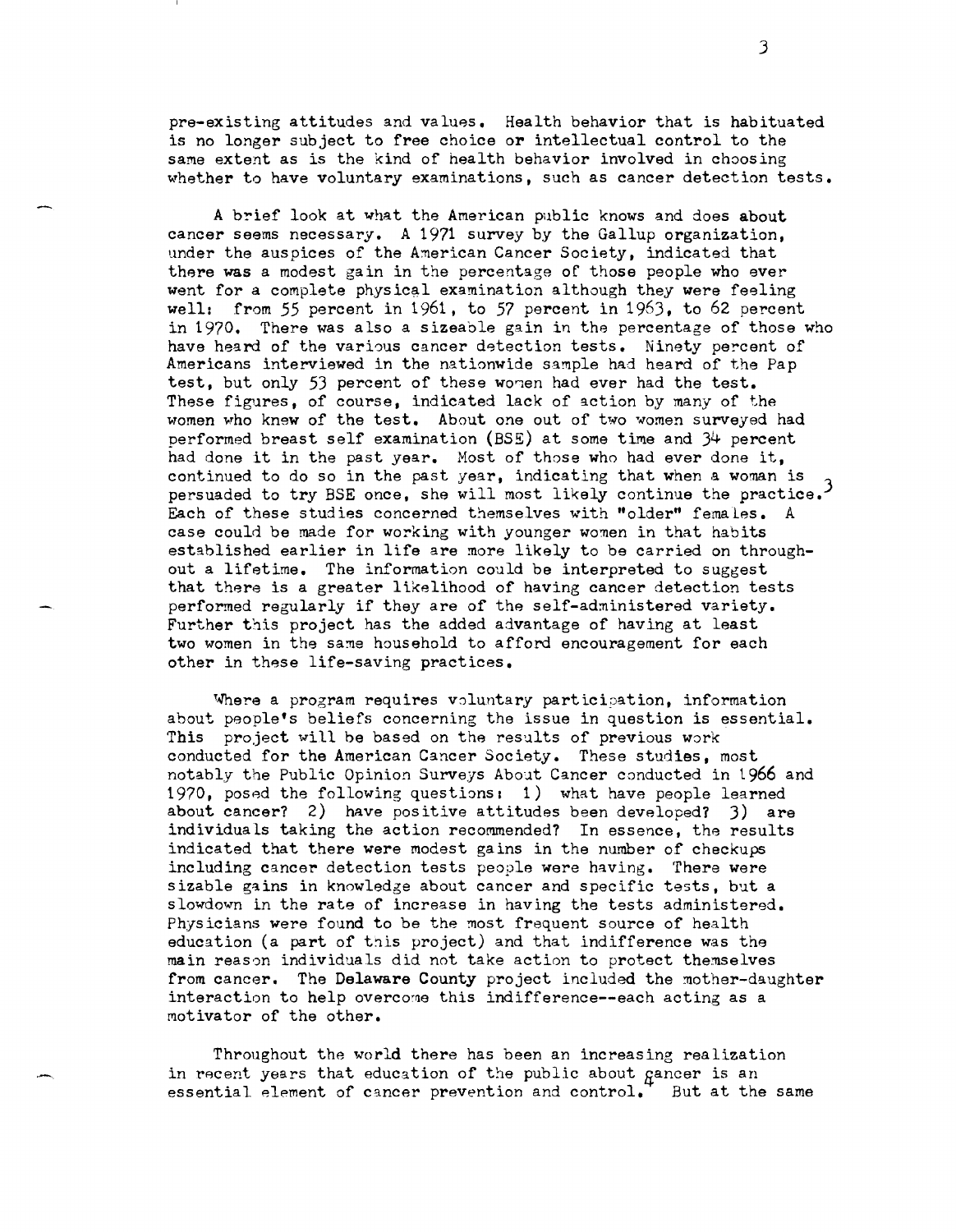time, the educational problems of cancer prevention have not received as much attention as other aspects of cancer control. There are wide gaps in our knowledge of social, psychological, and educational factors that inhibit the utilization of preventive knowledge.

One theoretical approach to cancer education contends, "a person's experience of a personal threat to his health will become conscious when he feels that he is susceptible, and when he feels that the illness and its consequences to him and his own would be serious."<sup>5</sup> The perception of the threat will depend initially on the presence of some stimulus or be associated with the illness, for example cancer's seven warning signals or the presentation of a special mother-daughter meeting on BSE, or facts about a disease which bring to a person's awareness his acceptibility to, or the danger of his contracting the disease. This project utilized both of these ideas.

Successful public education programs about cancer are those that prompt individuals to take voluntary actions to protect themselves. Consequently, most cancer education programs employ knowledge and attitude change as primary objectives. A significant amount of research has suggested that social distance, social norms, and social perception have been posited as intervening variables between attitudes and action.<sup>0</sup> Ideally, attitude and behavior change strategies should take into consideration the external and internal forces at work upon an individual as he makes his health care decisions. Certainly there are personality factors which underly whole syndromes of health attitudes, social responsiveness, and behavior. If one takes into account the many internal influences at work upon an individual's decision making process, plus the external forces which may affect his ability to exercise his choices, one can understand why cancer education programs may be ineffective.

Assuming the validity of the internal plus external forces argument, it is still extremely difficult to design programs for large audiences recognizing these forces and attempting to compensate for them. At best, in organizing large scale public education programs, one can only hope to remove some of the more obvious external forces which may discourage an individual from following recommended health practices. The study will attempt to do this by taking the program to the recipients through the already established school program. Removal of external barriers to effective personal cancer prevention activities is often difficult, thus educators are left with an immense educational task. This task is linked as much 8 with the health care delivery system as it is with public knowledge.

#### METHODOLOGY

A letter was sent to the superintendent of each school corporation in Delaware County requesting support for the project and permission to contact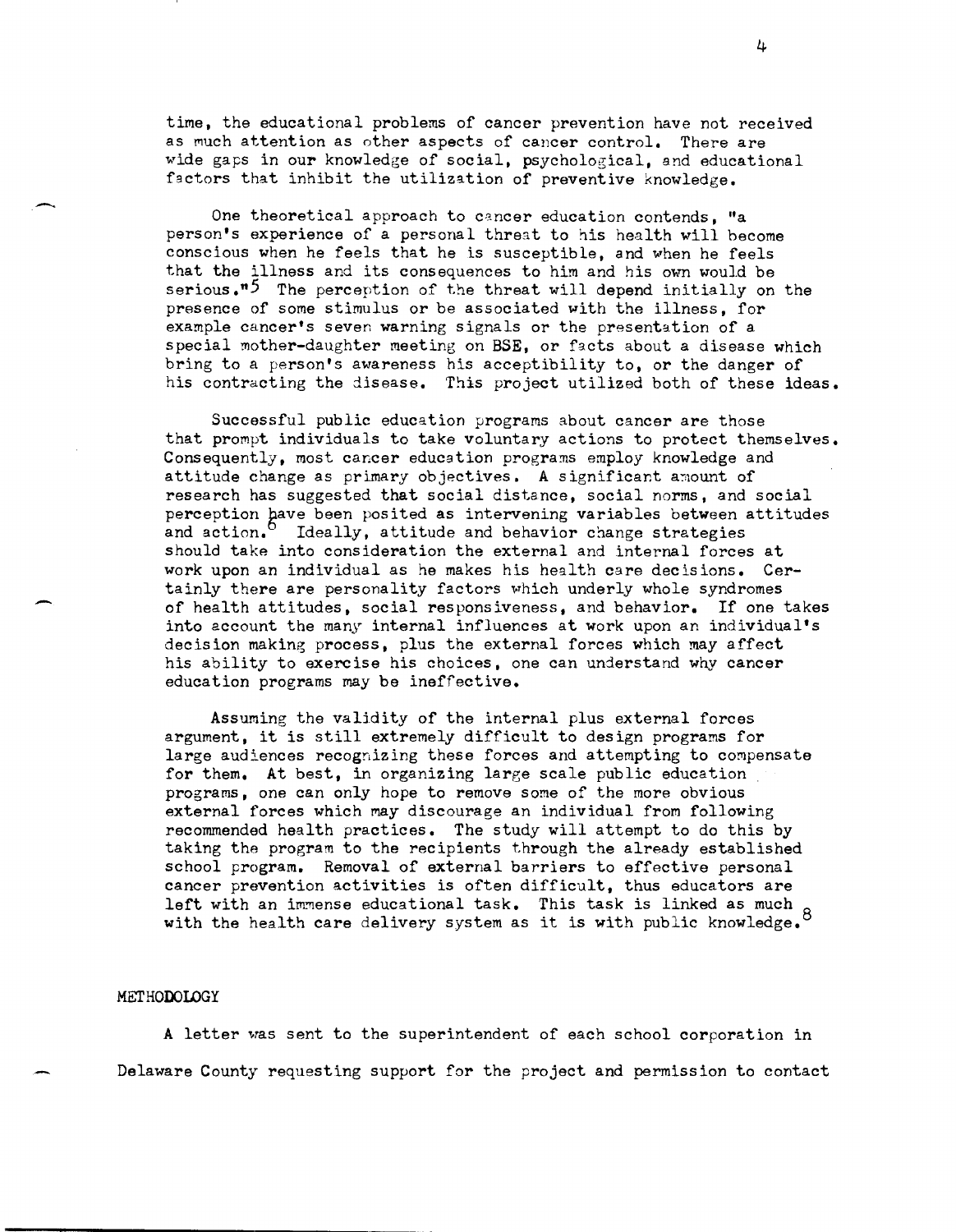the principal and dean of girls in each high school. Each superintendent was telephoned to obtain reactions to the program. Following a positive reaction to the first letter, a letter was sent to the principal and dean of girls in each high school inviting them to attend a luncheon and explanation of the project. The luncheon was held and each school was asked to participate in the program. Seven of ten schools present chose to do so. (Delta, Daleville, Cowan, Yorktown, Waphani, Burris, and Nes Del High Schools)

Invitations were sent to the mothers of each junior and senior girl in participating schools. The invitations to the programs were sent via mail to ensure receipt.

The program presented in each school was designed to last approximately  $1\frac{1}{2}$  hours. The film "Something Very Special" was shown. A local physician was present and conducted a question and answer period in most sessions. Pre-tests and post-tests were administered. Two pamphlets, "How To Examine Your Breasts" and "Stay Healthy! Learn About Uterine Cancer," were given to each person in attendence. The pamphlets were provided by the American Cancer Society. "Betsy Breast Teaching Model" was available for each person to examine.

The instrument was designed to measure knowledge and behaviors of those responding to it. The pre-test was composed of 17 questions, the post-test had 13 questions. The post-test was similar to the pre-test, except that the questions dealing with behavior were not included. One additional "knowledge" question was added to the post-test. Space was provided for an evaluation of the program. (see Appendix for copies of instrument)

-

The final evaluation will be accomplished through telephone interviews

5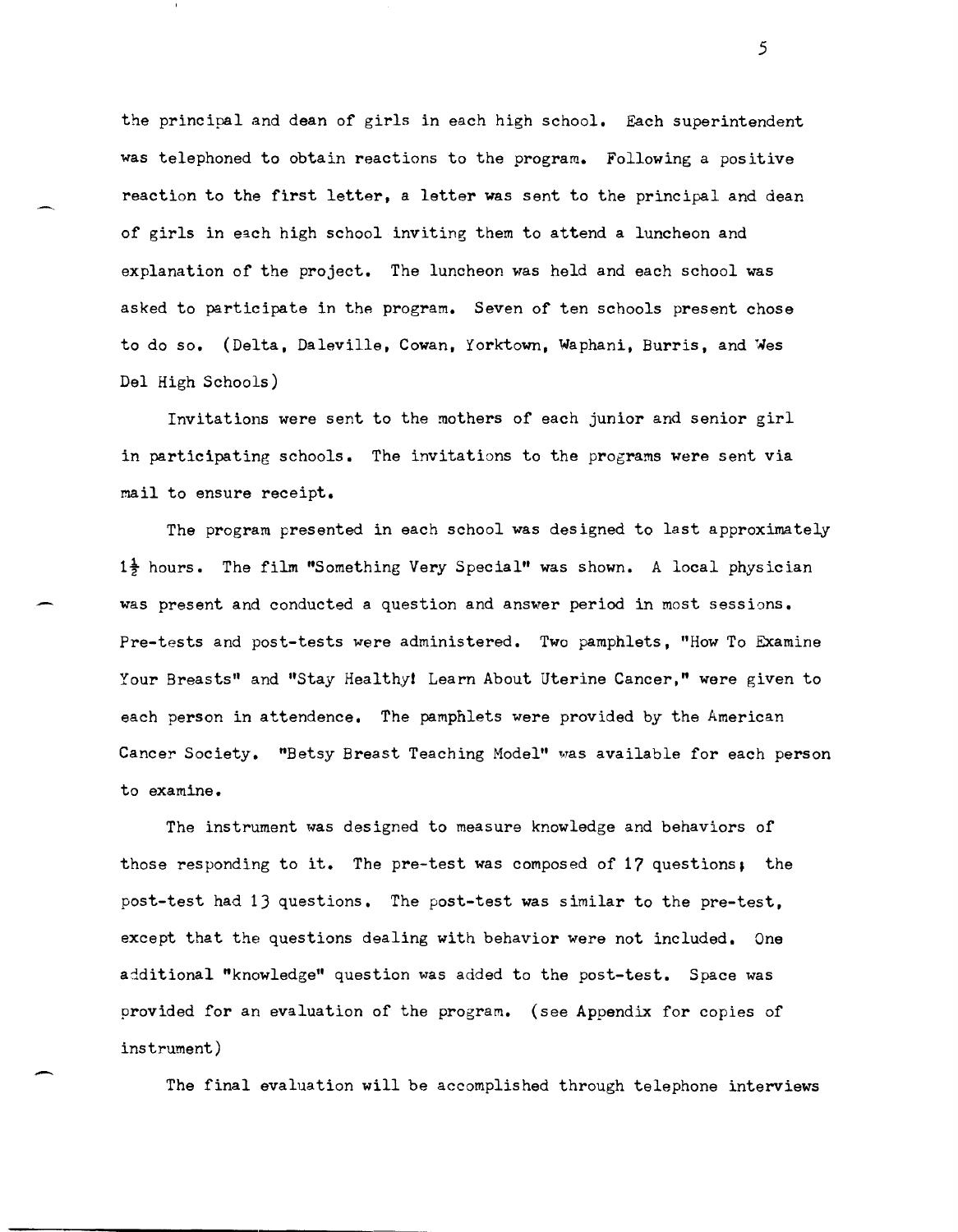in mid summer, 1976. A random sample of the population attending each program will be selected for the follow-up. This follow-up will be conducted to determine what preventive behaviors are then being employed by the program participants.

To ensure feedback to the schools participating, results from the pre-tests and post-tests were sent to each school along with a letter of appreciation for participating.

#### FINDINGS

Although statistical tests have yet to be run, there are some findings that are apparent.

TABLE I summarizes the Girls' knowledge from all the schools on the pre-tests and post-tests. It appears that the number of girls who feel they know the correct way to perform BSE increased greatly . (from 25 percent to 99 percent). The percentage of girls responding correctly to "A cancerous growth most frequently causes pain or discomfort," increased from 50 percent to 93 percent. While on the pre-test only 31 percent of the girls answered "true" that "Cancer of the uterus can be one of the most curable of all cancers," 86 percent answered "true" on the post-test. In TABLE I-B, the correct answer was considered to be either "2 weeks before your period," or "a week after your period." On the pre-test 26 percent of the girls answered correctly, but on the post-test the percentage of correct answers increased to 98 percent.

TABLE II summarizes the Mothers' knowledge as measured by the pre-tests and post-tests. Overall, there do not seem to be as many changes in answers from the pre-tests to the post-tests in comparison to the daughters. It should be noted that the total number of mothers attending all the programs

6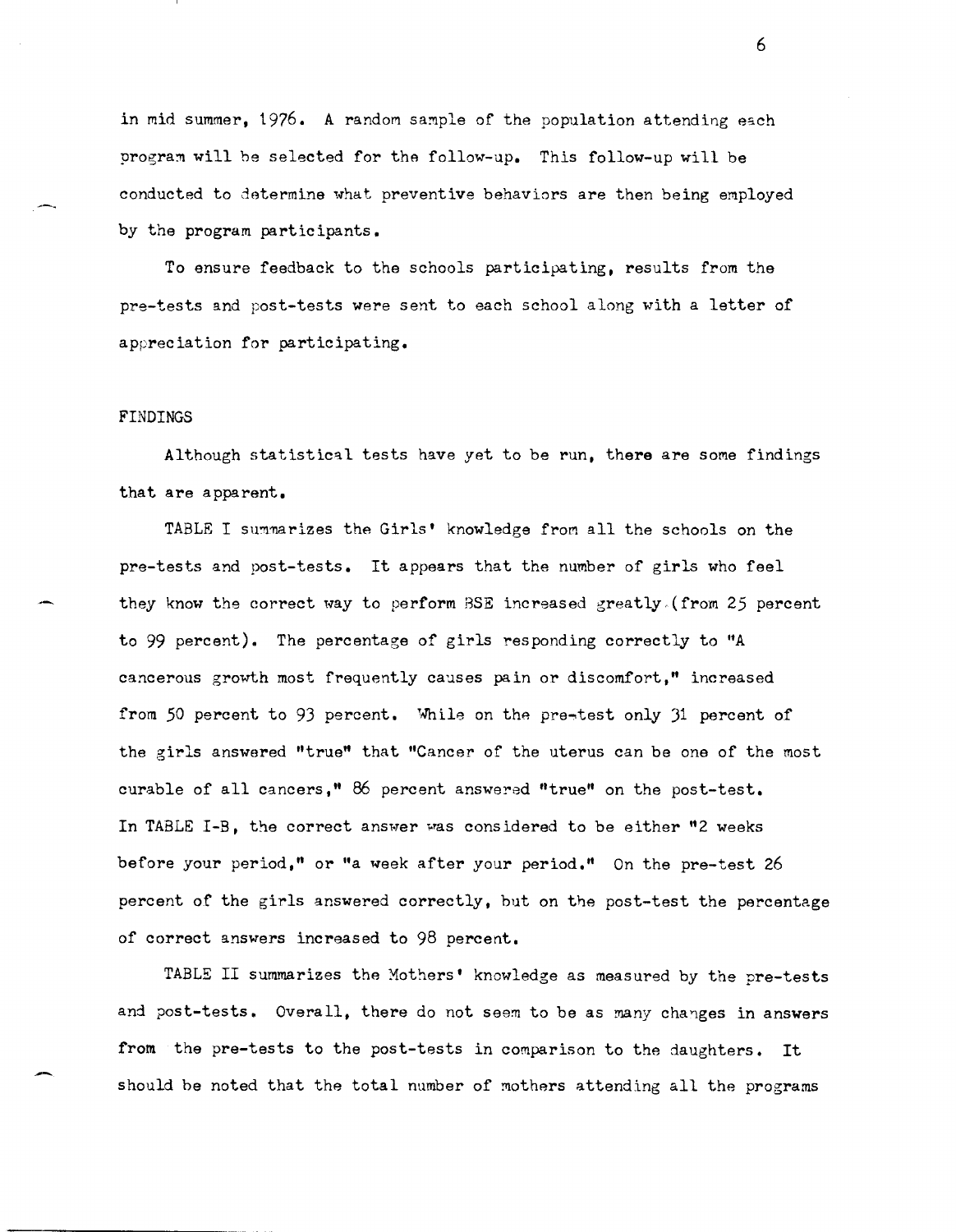was 72, in comparison to 512 daughters. 60 percent of the mothers felt they knew the correct way to perform BSE when answering the pre-test. This increased to 99 percent on the post-test. The percentage of mothers knowing when the best time to examine one's breasts for lumps increased from 46 percent to 94 percent.

TABLE III is a summary of the girls' behaviors as indicated on the pretests. This data will be compared to the data from the follow-up to be conducted in mid-summer, 1976. It is interesting that while 87 percent of the girls had heard of BSE, only 20 percent responded that that they practiced **it.** 

TABLE IV is a summary of the mothers' behaviors as indicated on the pre-tests. This data will be used in comparing pre-program behaviors to post-program behaviors (as will be measured by the follow-up in mid-summer. 1976) •

7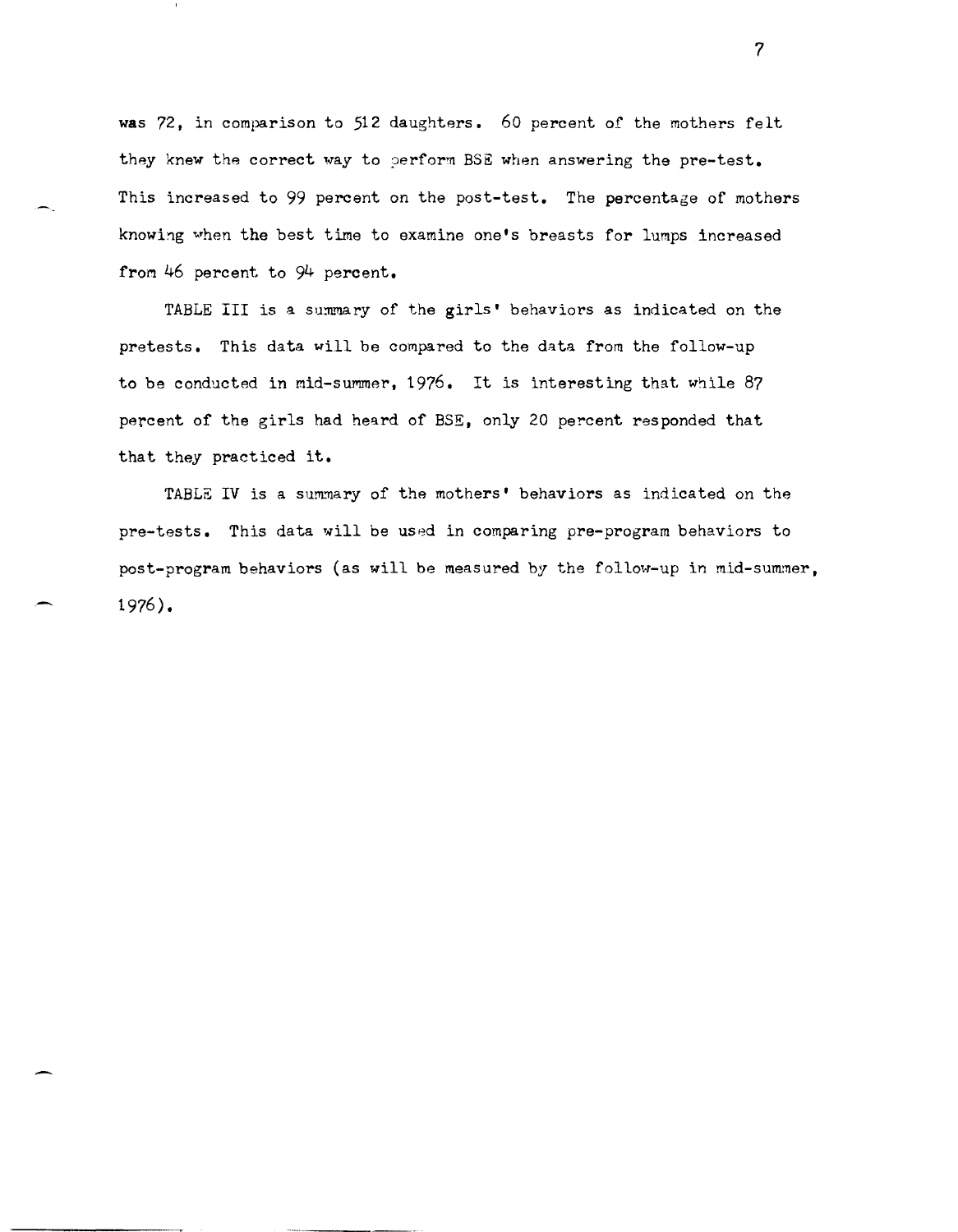# TABLE I. Girls' Knowledge

 $\hat{\mathcal{A}}$ 

 $\overline{\phantom{a}}$ 

|                                                                                           | Pre-test       |        |                 | Post-test       |                 |                       |
|-------------------------------------------------------------------------------------------|----------------|--------|-----------------|-----------------|-----------------|-----------------------|
|                                                                                           | True           | False  | Not Sure        | True            | False           | Not Sure              |
| Do you know the correct way to<br>perform BSE?                                            | 25%            | 47%    | 18%             | 99%             | $1\frac{3}{2}$  |                       |
| Breast cancer is more prevalent<br>among teenagers than women 35 years<br>and older.      | 15%            | $71\%$ | 12%             | 9%              | $91\%$          | $1\frac{3}{2}$        |
| Women who no longer menstruate need<br>not practice BSE.                                  | 4%             | 88%    | 6%              | $3\%$           | 96%             | $1\frac{g}{\hbar}$    |
| More deaths in women result from<br>breast cancer than from any other<br>site.            | 36%            | $41\%$ | $18\%$          | 53%             | $41\frac{1}{2}$ | $6\%$                 |
| All lumps found in the breast are<br>cancerous.                                           | $3\%$          | 94%    | $3\frac{3}{2}$  | $2\frac{1}{2}$  | 98%             | (1)                   |
| A cancerous growth most frequently<br>causes pain or discomfort.                          | 29%            | $50\%$ | 18 <sub>0</sub> | $7\frac{1}{2}$  | 93%             | 46                    |
| It is only necessary to have a Pap<br>test when you suspect something is<br>wrong.        | 8%             | 87%    | 4%              | $8\star$        | 91p             | $1\gamma$             |
| Only married women need to have Pap<br>tests.                                             | $2\frac{2}{5}$ | $93\%$ | $4\%$           | $1\frac{1}{2}$  | 98%             | $\leq 1/6$            |
| In most cases, early detection and<br>treatment of cancer leads to a<br>higher cure rate. | 88%            | 3%     | 6%              | 95 <sub>b</sub> | $3\%$           | $1\frac{y}{\epsilon}$ |
| Cancer of the uterus can be one of<br>the most curable of all cancers.                    | 42/6           | $31\%$ | 22%             | $3\%$           | 86%             | 6%                    |
|                                                                                           | $N = 512$      |        |                 | $N = 508$       |                 |                       |

 $\infty$ 

 $\hat{\mathbf{r}}$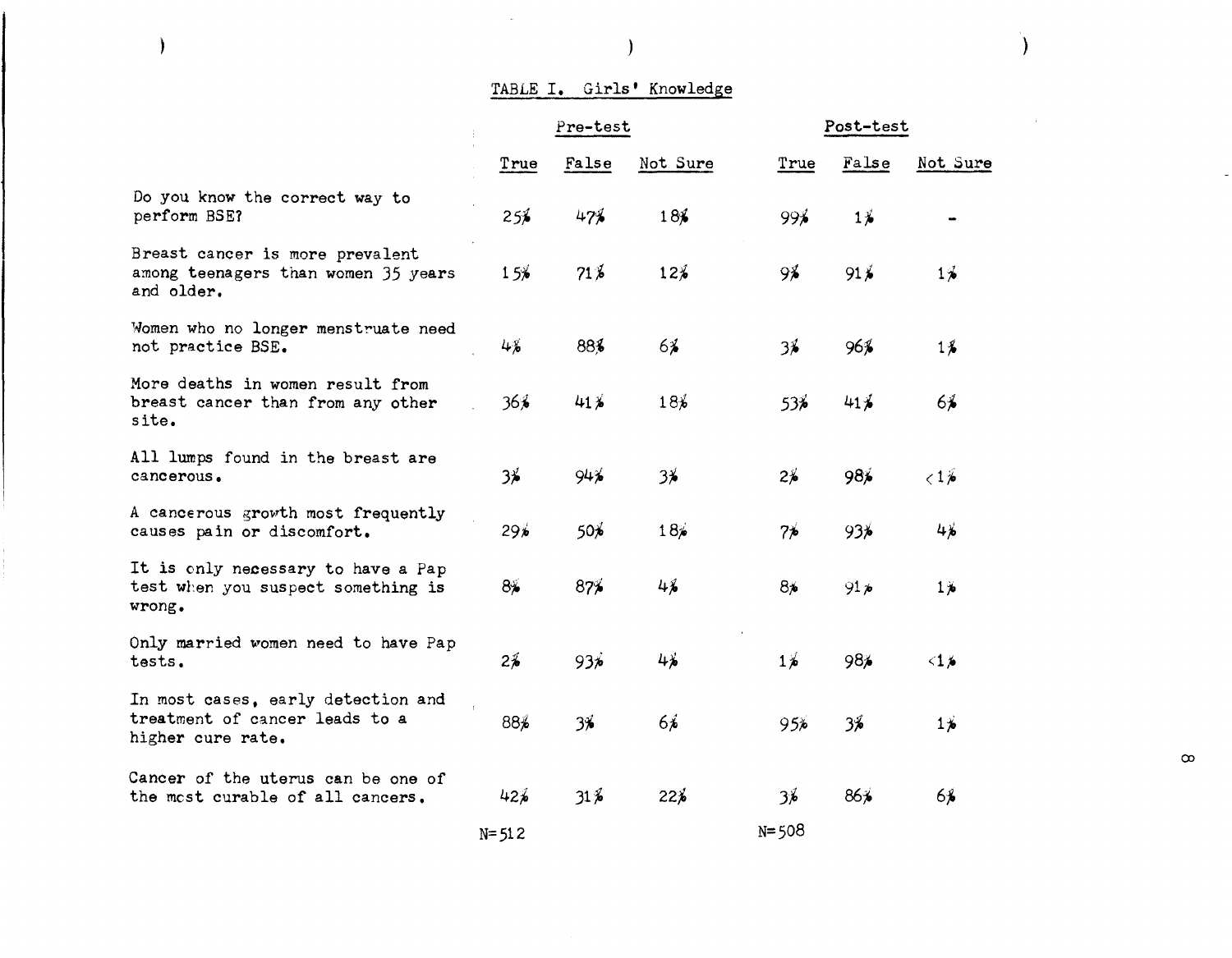# TABLE I~B. Girls' Knowledge

|                            | Pre-test | Post-test       |
|----------------------------|----------|-----------------|
| 2 weeks before your period | $10\%$   | 32k             |
| right before your period   | 9%       | $\leq 1$ $\sim$ |
| during your period         | 6%       | $\leq 1.25$     |
| a week after your period   | 16%      | 66%             |
| don't know for sure        | 60%      | $\leq 1$ ) is   |

When is the best time to examine your breasts for lumps?

-.

 $\mathbf{I}$ 

# TABLE I-C Girls' Knowledge

The purpose of the Pap test is early detection of:

|                                   | Pre-test | Post-test |
|-----------------------------------|----------|-----------|
| breast cancer                     | $2\%$    | 2k        |
| lung cancer                       |          |           |
| uterine and/or<br>cervical cancer | 86%      |           |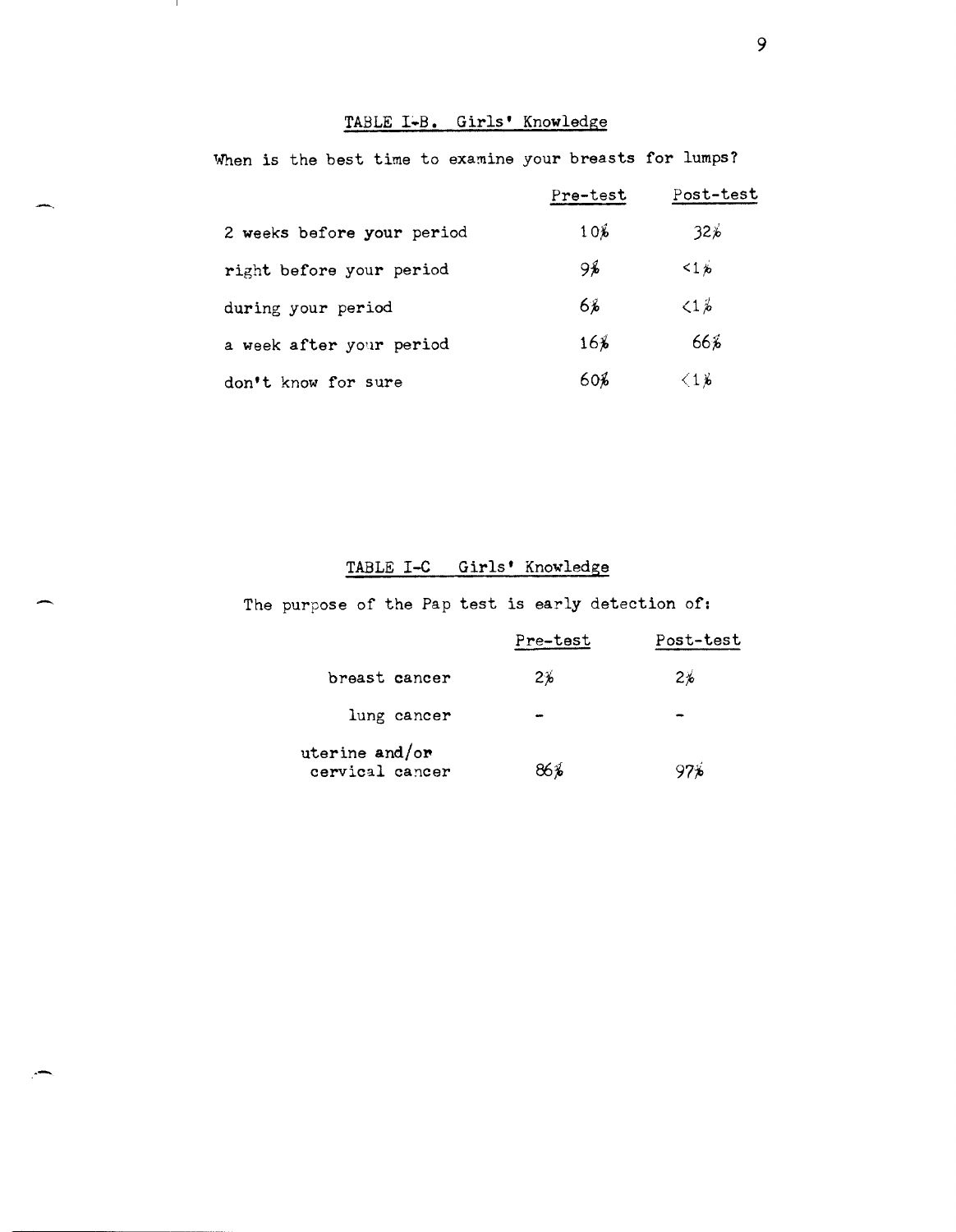TABLE II. Hothers' Knowledge

) the contract of the contract of  $\lambda$  (  $\lambda$  ) and  $\lambda$  (  $\lambda$  ) and  $\lambda$  (  $\lambda$  ) and  $\lambda$  (  $\lambda$  ) and  $\lambda$ 

|                                                                                           |                | Pre-test        |                |                | Post-test      |                |
|-------------------------------------------------------------------------------------------|----------------|-----------------|----------------|----------------|----------------|----------------|
|                                                                                           | True           | False           | Not Sure       | True           | False          | Not Sure       |
| Do you know the correct way to<br>perform BSE?                                            | 60%            | $14\frac{1}{2}$ | 17%            | 99≸            | $1\frac{1}{2}$ |                |
| Breast cancer is more prevalent<br>among teenagers than women 35 years<br>and older.      | 7%             | 86≸             | 4%             | 3≸             | 96%            | $1\frac{1}{2}$ |
| Women who no longer menstruate need<br>not practice BSE.                                  |                | 99%             |                |                | 99≸            | $1\frac{1}{2}$ |
| More deaths in women result from<br>breast cancer than from any other<br>site.            | 32%            | 43%             | 21%            | 49%            | 40%            | $12\%$         |
| All lumps found in the breast are<br>cancerous.                                           | $3\frac{1}{2}$ | 97 <sub>b</sub> |                | 4 <sub>b</sub> | 96 s           |                |
| A cancerous growth most frequently<br>causes pain or discomfort.                          | 15k            | $76\%$          | $7\frac{1}{2}$ | 9 <sub>b</sub> | 91%            |                |
| It is only necessary to have a Pap<br>test when you suspect something is<br>wrong.        | 4%             | 94%             |                | 3%             | 97/6           |                |
| Only married women need to have Pap<br>tests.                                             | $3\%$          | 93≸             | $1\frac{2}{5}$ | $4\frac{7}{6}$ | 96%            |                |
| In most cases, early detection and<br>treatment of cancer leads to a<br>higher cure rate. | %96            |                 |                | 99%            | 1 <sub>b</sub> |                |
| Cancer of the uterus can be one of<br>the most curable of all cancers.                    | 68%            | 146             | 146            | $84\%$         | 15%            | $1\%$          |
|                                                                                           | $N = 72$       |                 |                | $N = 68$       |                |                |

*iv* 

)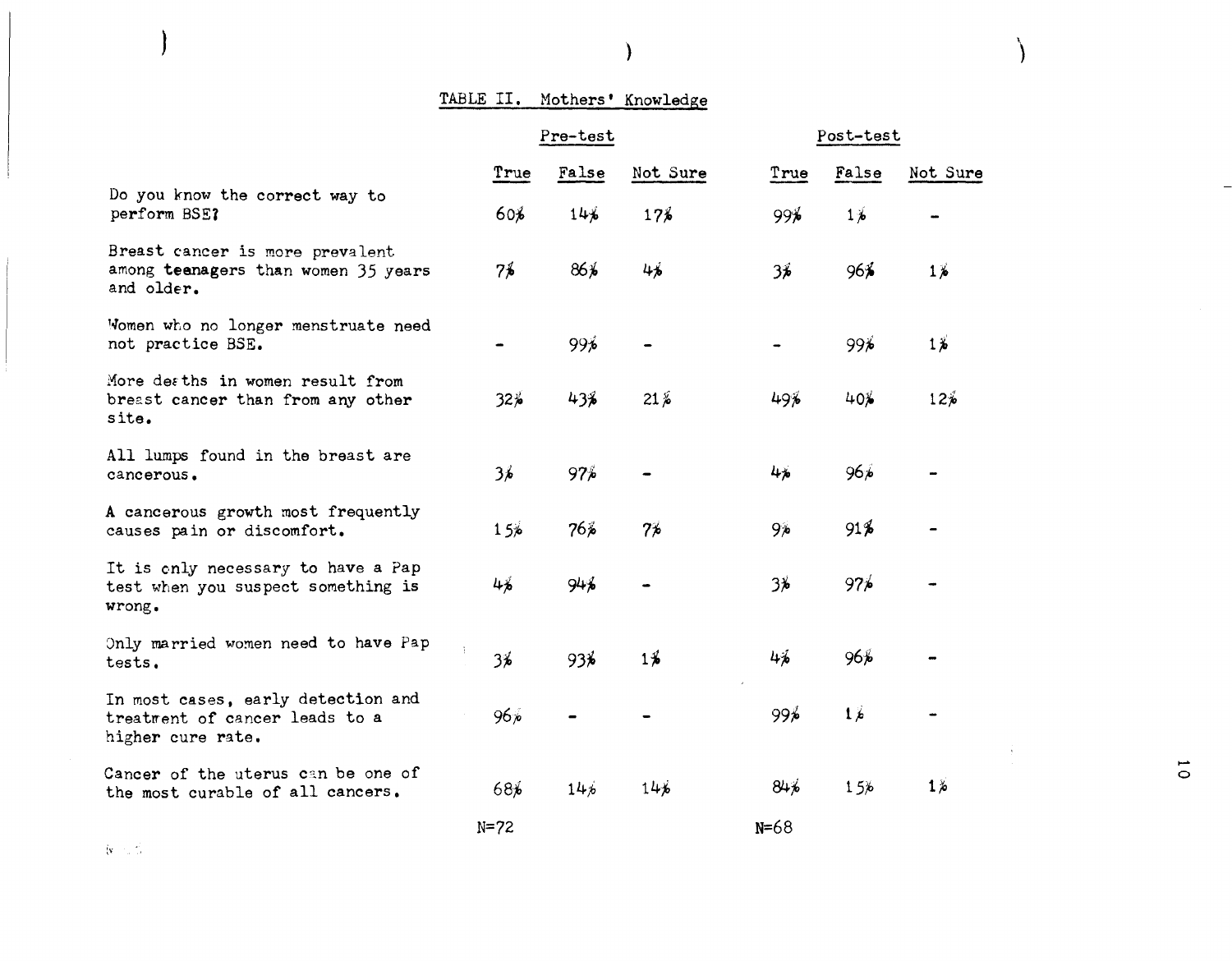### TABLE II-B. Mothers' Knowledge

|                            | Pre-test | Post-test       |
|----------------------------|----------|-----------------|
| 2 weeks before your period | 7%       | $31\%$          |
| right before your period   | 8%       |                 |
| during your period         | $3\%$    | $1\,\mathrm{k}$ |
| a week after your period   | 39%      | 63%             |
| don't know for sure        | 36%      | 1 %             |

When is the best time to examine your breasts for lumps?

# TABLE II-C. Mothers' Knowledge

-

The purpose of the Pap test is early detection of:

|                                   | Pre-test | Post-test           |
|-----------------------------------|----------|---------------------|
| breast cancer                     |          | $1\hat{\mathbf{z}}$ |
| lung cancer                       |          |                     |
| uterine and/or<br>cervical cancer |          |                     |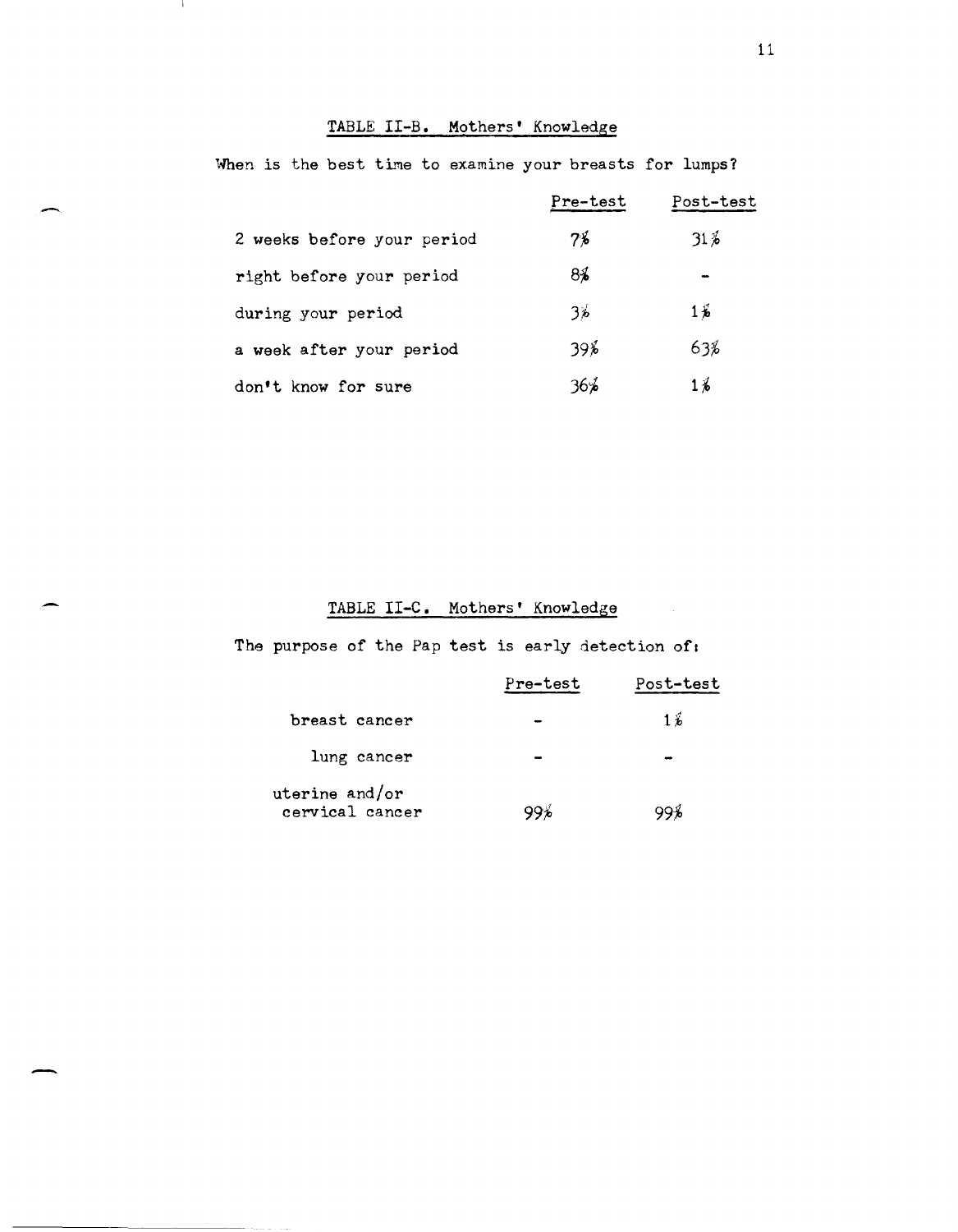TABLE III. Girls' Behavior

| Question                                        | Yes          | No    | Not Sure |
|-------------------------------------------------|--------------|-------|----------|
| Have you ever heard of BSE?                     | 87%          | 8%    | 4%       |
| Do you practice BSE?                            | 20%          | 79%   |          |
| Have you ever had a breast exam by a physician? | $33\epsilon$ | 66%   |          |
| Have you ever heard of the Pap test?            | 95%          | $4\%$ | 1%       |
| Have you ever had a Pap test?                   | $17\%$       | 79%   | 3%       |

 $\mathbf{I}$ 

TABLE IV. Mothers' Behavior

| Question                                        | Yes     | No  | Not Sure |
|-------------------------------------------------|---------|-----|----------|
| Have you ever heard of BSE?                     | 99%     |     |          |
| Do you practice BSE?                            | 67%     | 33% |          |
| Have you ever had a breast exam by a physician? | 92≸     | 8%  |          |
| Have you ever heard of the Pap test?            | $100\%$ |     |          |
| Have you ever had a Pap test?                   | 92%     | 6%  |          |

-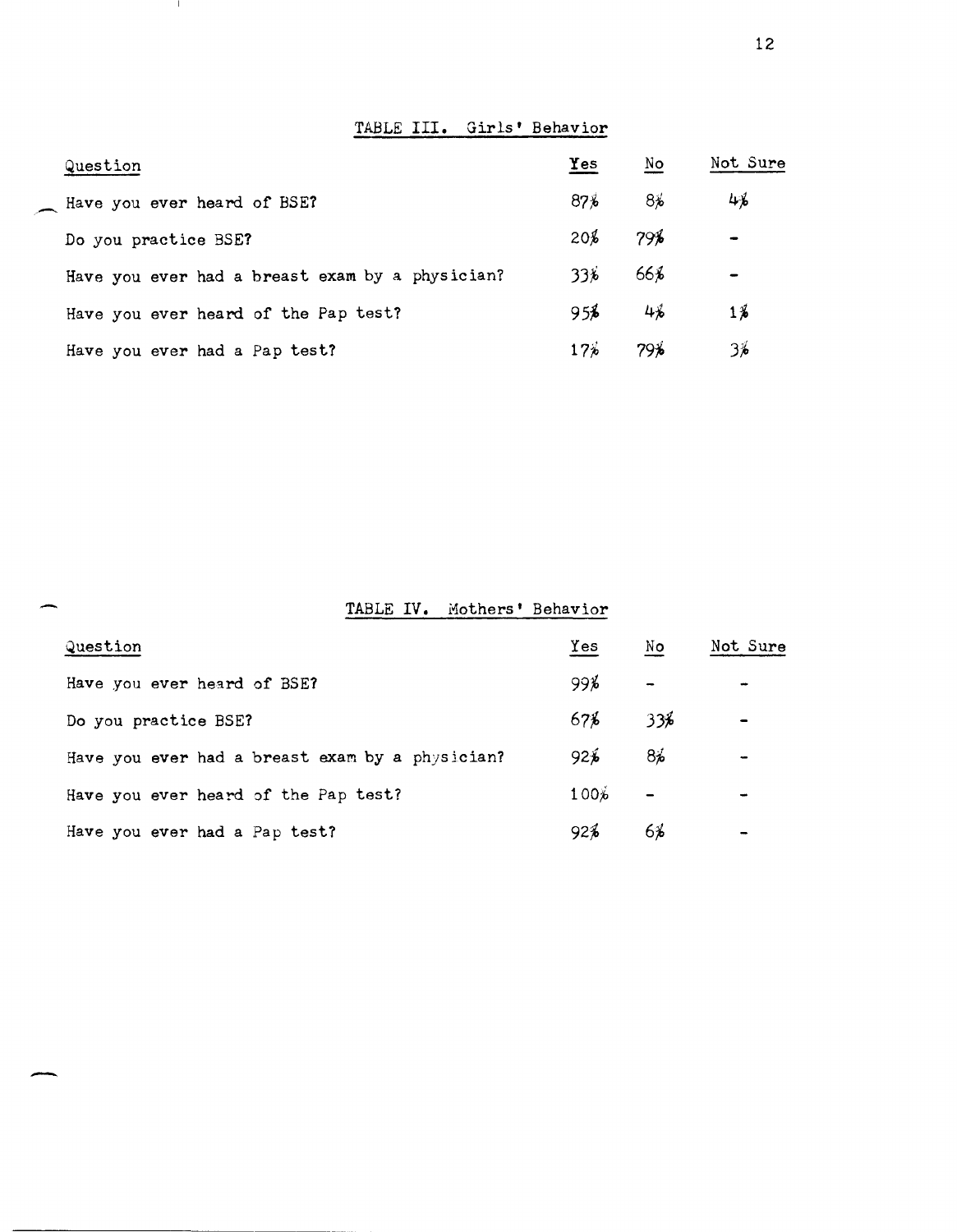#### CONCLUSIONS - RECOMMENDATIONS

The Delaware County Mother-Daughter Cancer Education Project may be considered successful at this time. More complete conclusions may be made after the findings are run through statistical tests and the telephone follow-up to determine changes in behavior is completed. It is apparent at this time that learning did take place as a result of the programs in the schools.

It is recommended that this type of a program be continued in the high schools. It is also recommended that the American Cancer Society sponser such programs. Although some question was raised as to how often such programs are needed, it is felt that presenting the program once every two years to the junior and senior girls is best. Such programs designed for junior and senior girls and their mothers on breast and uterine cancer would be beneficial throughout the state.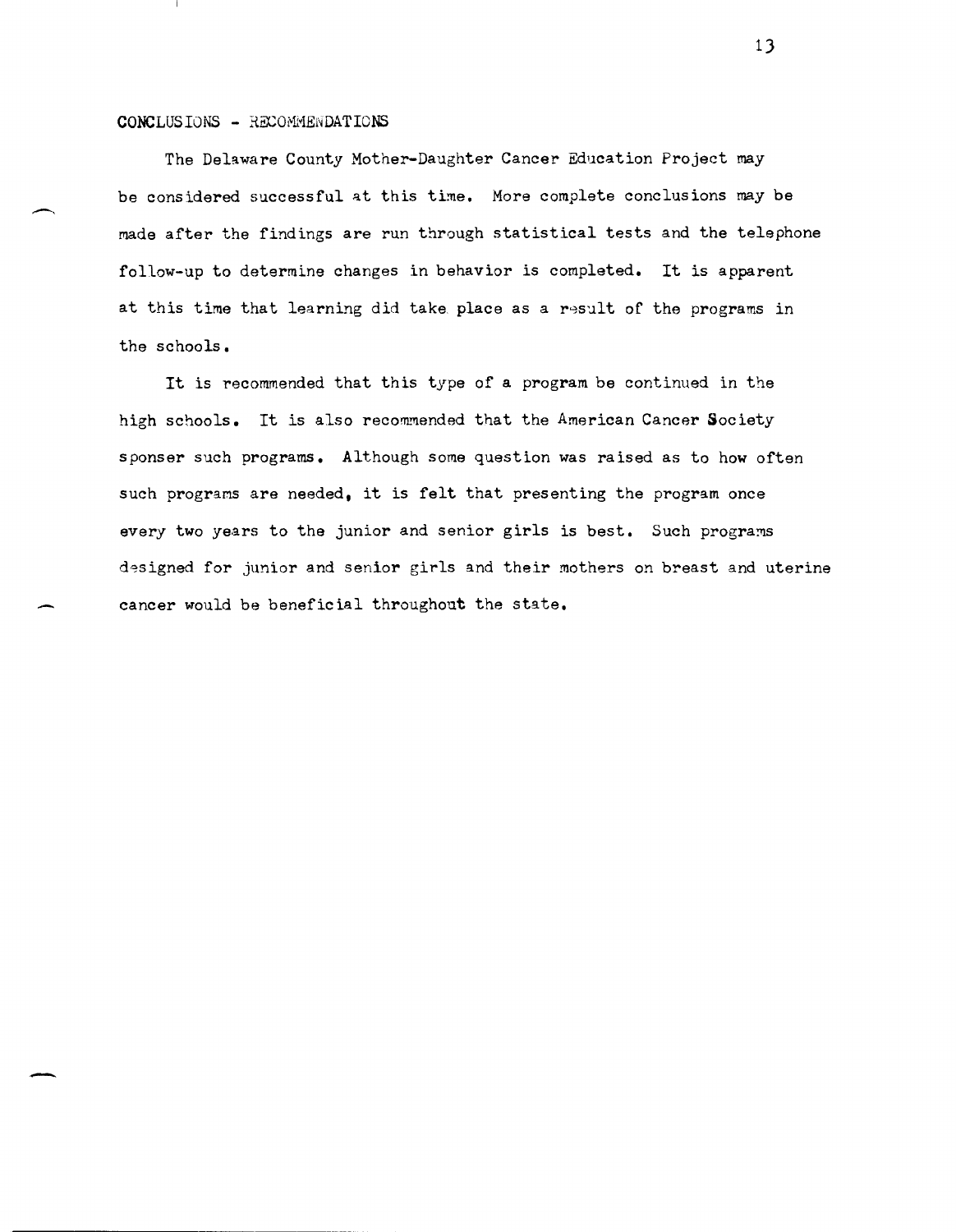APPENDIX

 $\mathbf{v}$ 

-

 $\mathbf{I}$ 

 $\sim$ 

,,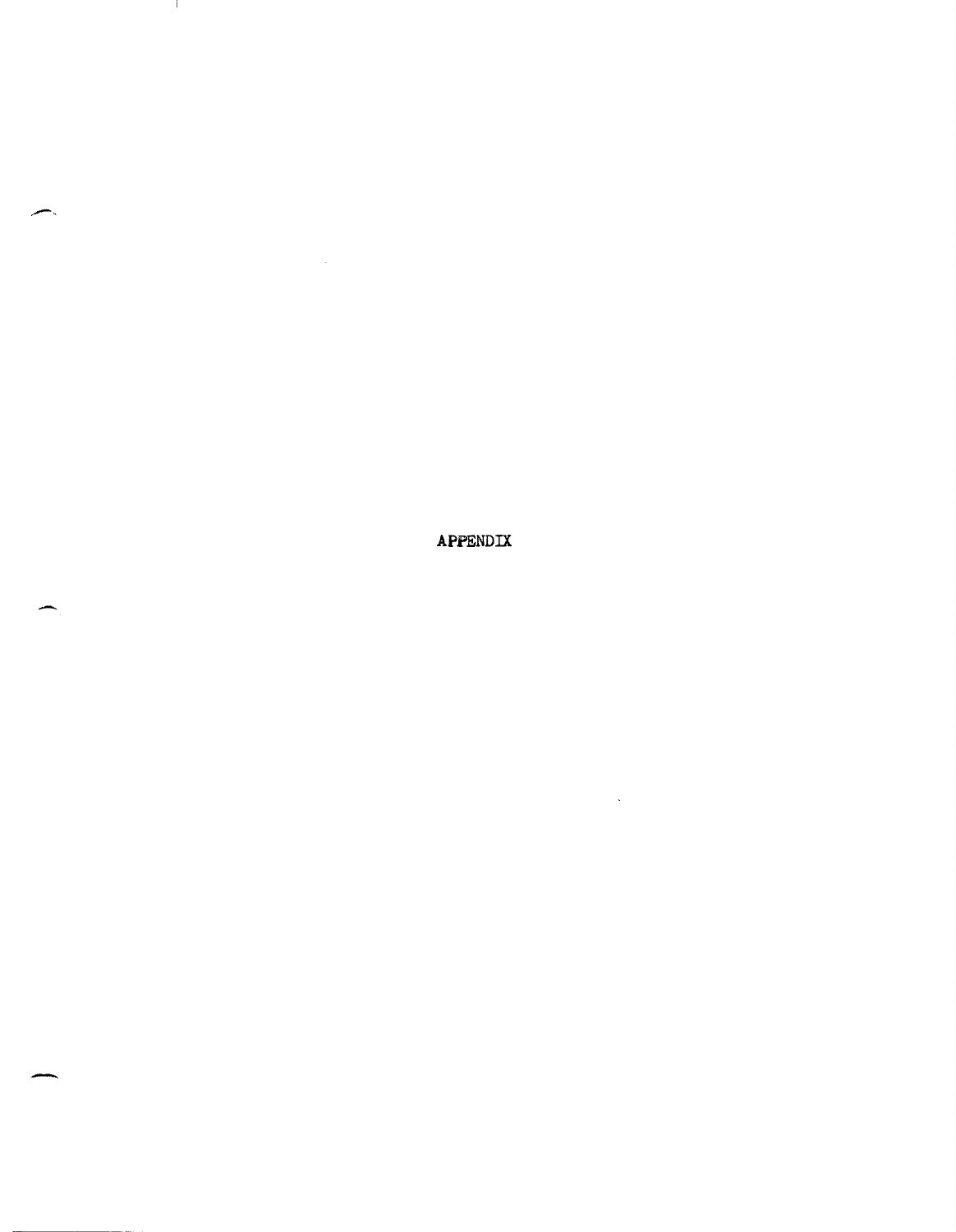# Mother-Daughter Cancer Education Program

# GENERAL PROGRAM OUTLINE

Hand out Pre-test

 $\mathbf{I}$ 

-

-

| 10 minutes | Explain and direct Pre-test                           |
|------------|-------------------------------------------------------|
|            | Collect Pre-test                                      |
| 10 minutes | Introduction of program and introduction of physician |
| 10 minutes | Physician: some basic facts about cancer              |
| 15 minutes | Film: "Something Very Special"                        |
| 20 minutes | Question and Answer period                            |
| 10 minutes | Explain and direct Post-test                          |
| 10 minutes | Collect Post-test and distribute pamphlets            |
|            | Opportunity to examine "Besty Breast"                 |
|            | Conclusion of program                                 |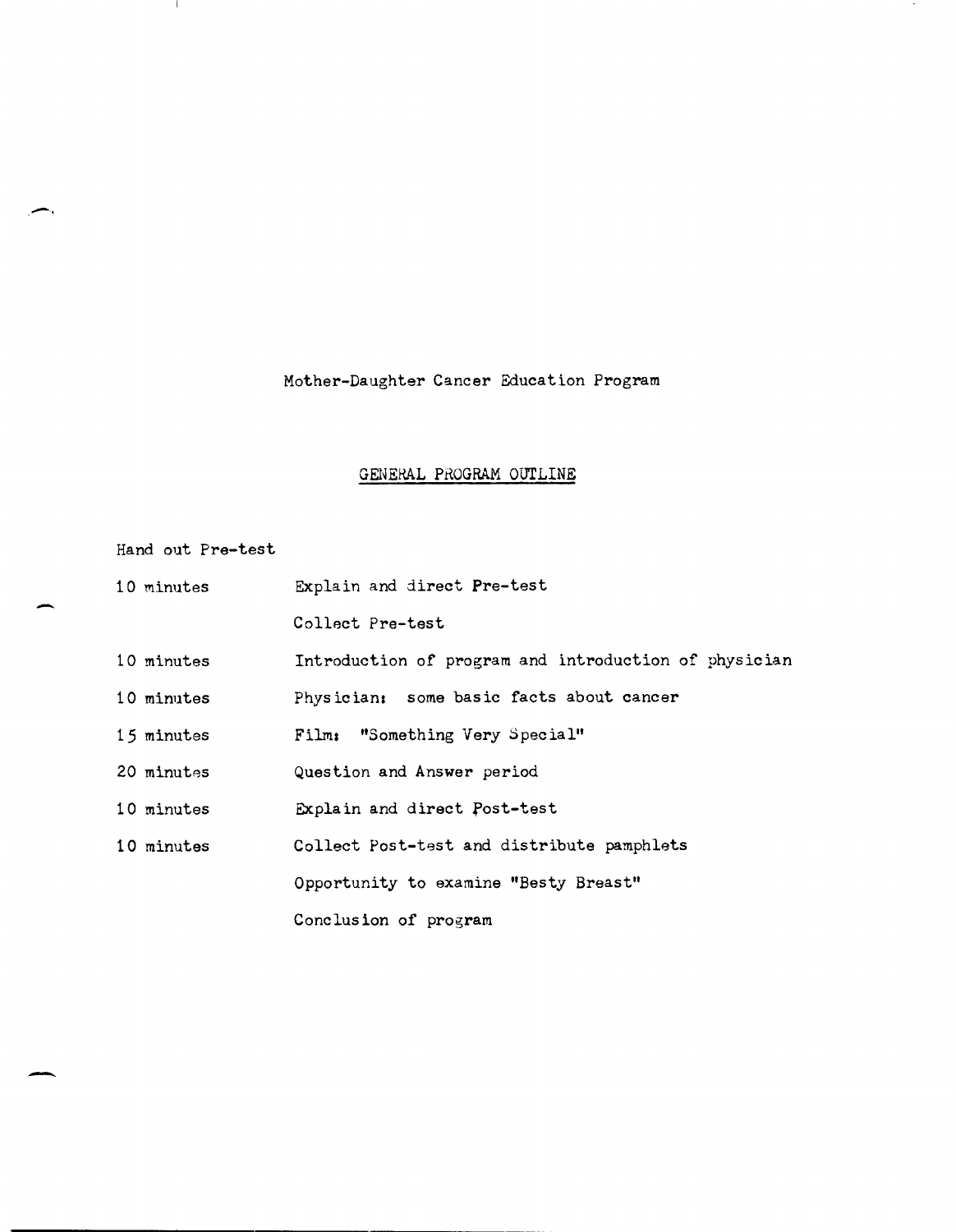Phone Number \_\_\_\_\_\_\_\_\_\_\_\_\_\_\_\_\_\_ \_

 $\epsilon$ 

### CANCER PRS-TEST

 $\mathbf{I}$ 

|     | PLEASE CHECK $($ OR FILL IN THE APPROPRIATE BLANK FOR EACH OF THE STATEMENTS.                                                          |
|-----|----------------------------------------------------------------------------------------------------------------------------------------|
|     | MOTHERS ANSWER ONLY: Age 30-39 $\frac{40-49}{ }$ 50-59 $\frac{50-59}{ }$                                                               |
|     | 1. Have you ever heard of BSE (Breast Self Exam)? _____Yes _____No _____Not sure<br>Where did you hear of BSE?                         |
|     | 2. Do you practice BSE? _____Yes _____No. If yes, how often? _____ Monthly<br>$2-3$ times per year.                                    |
| 5.  | Do you know the correct way to perform BSE? _____Yes _____No _____Not sure                                                             |
|     | 4. Have you ever had a breast exam by a physician? ______Yes ______No                                                                  |
|     | 5. Breast cancer is more prevalent among teenagersthan women 35 years and older.<br>T F ? (Circle one)                                 |
| 6.  | Women who no longer menstruate need not practice BSE. T F? (Circle one)                                                                |
|     | 7. More deaths in women result from breast cancer than from any other site. T F?                                                       |
| 8.  | All lumps found in the breast are cancerous. T F?                                                                                      |
| 9.  | A cancerous growth most frequently causes pain or discomfort. T F?                                                                     |
| 10. | When is the best time to examine your breast for lumps?                                                                                |
|     | a weeks before your period and right before your period and during your period that is a seriod to the contract                        |
|     | 11. Have you ever heard of the Pap test? Wes No Not sure                                                                               |
|     | 12. Have you ever had a Pap test? _____ Yes _____ No _____ Not sure                                                                    |
| 13. | It is only necessary to have a Pap test when you suspect something is wrong. T F?                                                      |
| 14. | Only married women need to have Pap tests. T F?                                                                                        |
| 15. | The purpose of the Pap test is early detection of: breast cancer<br>___lung cancer ______uterine and/or cervical cancer ______not sure |
| 16. | In most cases, early detection and treatment of cancer leads to a higher cure<br>rate. T F ?                                           |
|     | 17. Cancer of the uterus can be one of the most curable of all cancers. T F?                                                           |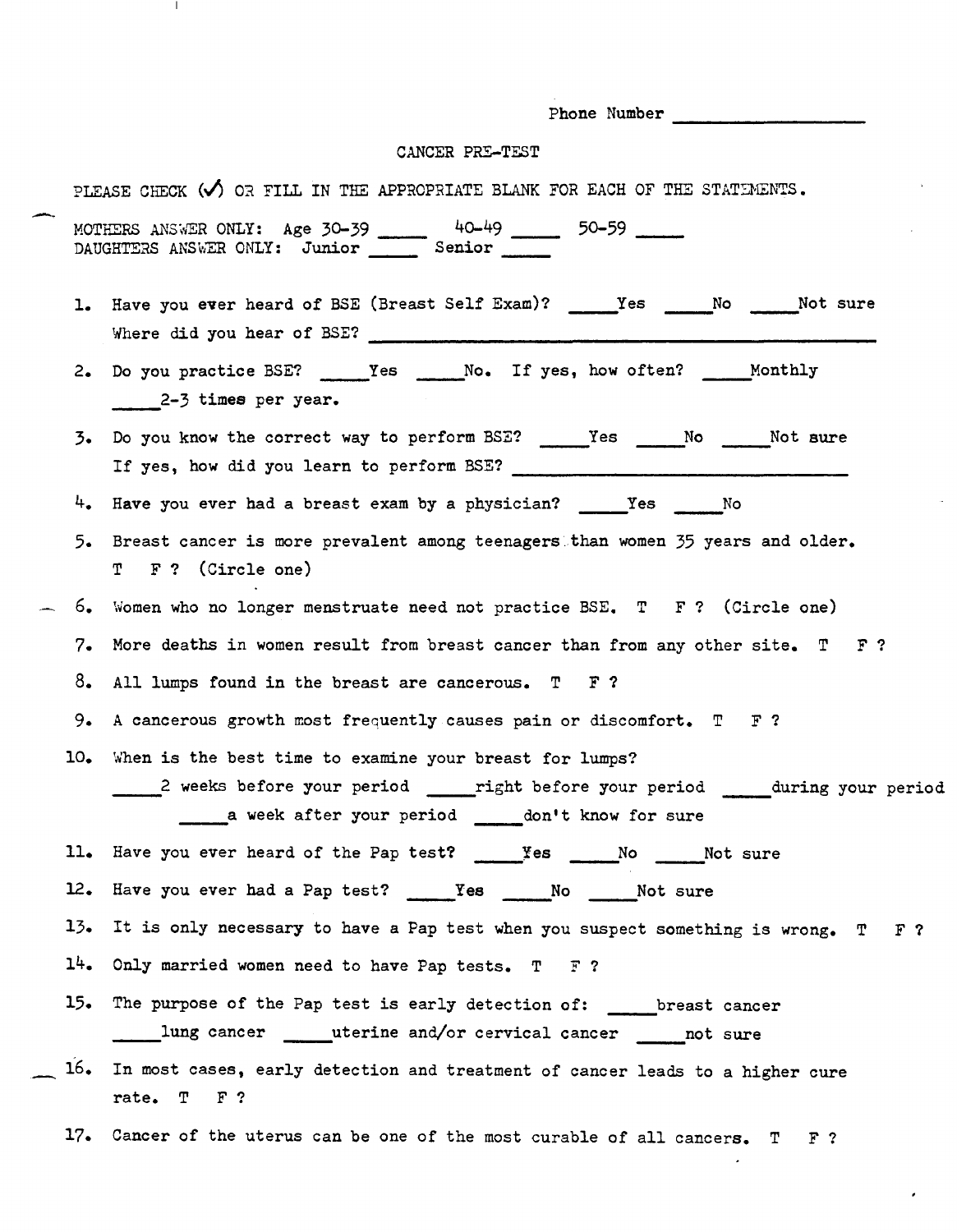|     | Phone number                                                                                                                                                                                       |
|-----|----------------------------------------------------------------------------------------------------------------------------------------------------------------------------------------------------|
|     | CANCER POST-TEST                                                                                                                                                                                   |
|     | PLEASE CHECK (V) OR FILL IN THE APPROPRIATE BLANK FOR EACH OF THE STATEMENTS.                                                                                                                      |
|     | MOTHERS ANSWER ONLY: Age 30-39 _____ 40-49 ____ 50-59 ____<br>DAUGHTERS ANSWER ONLY: Junior ________ Senior ______                                                                                 |
| ı.  | Do you know the correct way to perform BSE (Breast Self Exam)? _____Yes _____No                                                                                                                    |
| 2.  | Breast cancer is more prevalent among teenagers than women 35 years and older. T F ?                                                                                                               |
| 3.  | Women who no longer menstruate need not practice BSE. T F ? (Circle one)                                                                                                                           |
| 4.  | More deaths in women result from breast cancer than from any other site. $T$ F?                                                                                                                    |
| 5.  | All lumps found in the breast are cancerous. T F ?                                                                                                                                                 |
| 6.  | A cancerous growth most frequently causes pain or discomfort. T F ?                                                                                                                                |
| 7.  | When is the best time to examine your breast for lumps?<br>2 weeks before your period _____right before your period _____during your period<br>a week after your period _______don't know for sure |
|     | 8. Do you feel you know what is involved in a Pap test? ______Yes ______No                                                                                                                         |
| 9.  | It is only necessary to have a Pap test when you suspect something is wrong. T F?                                                                                                                  |
| 10. | Only married women need to have Pap tests. T F ?                                                                                                                                                   |
| 11. | The purpose of the Pap test is early detection of: ____ breast cancer<br>lung cancer ______ uterine and/or cervical cancer _____ not sure                                                          |
| 12. | In most cases, early detection and treatment of cancer leads to a higher cure<br>rate. T F?                                                                                                        |
|     | 13. Cancer of the uterus can be one of the most curable of all cancers. T F?                                                                                                                       |
|     | WHAT ONE THING HAVE YOU LEARNED TODAY THAT YOU FEEL IS MCST IMPORTANT?                                                                                                                             |
|     | WHAT SUGGESTIONS WOULD YOU MAKE AS WE PLAN SUCH PROGRAMS FOR STUDENTS AND THEIR                                                                                                                    |

 $\ddot{\psi}$ 

 $\hat{\mathcal{L}}$